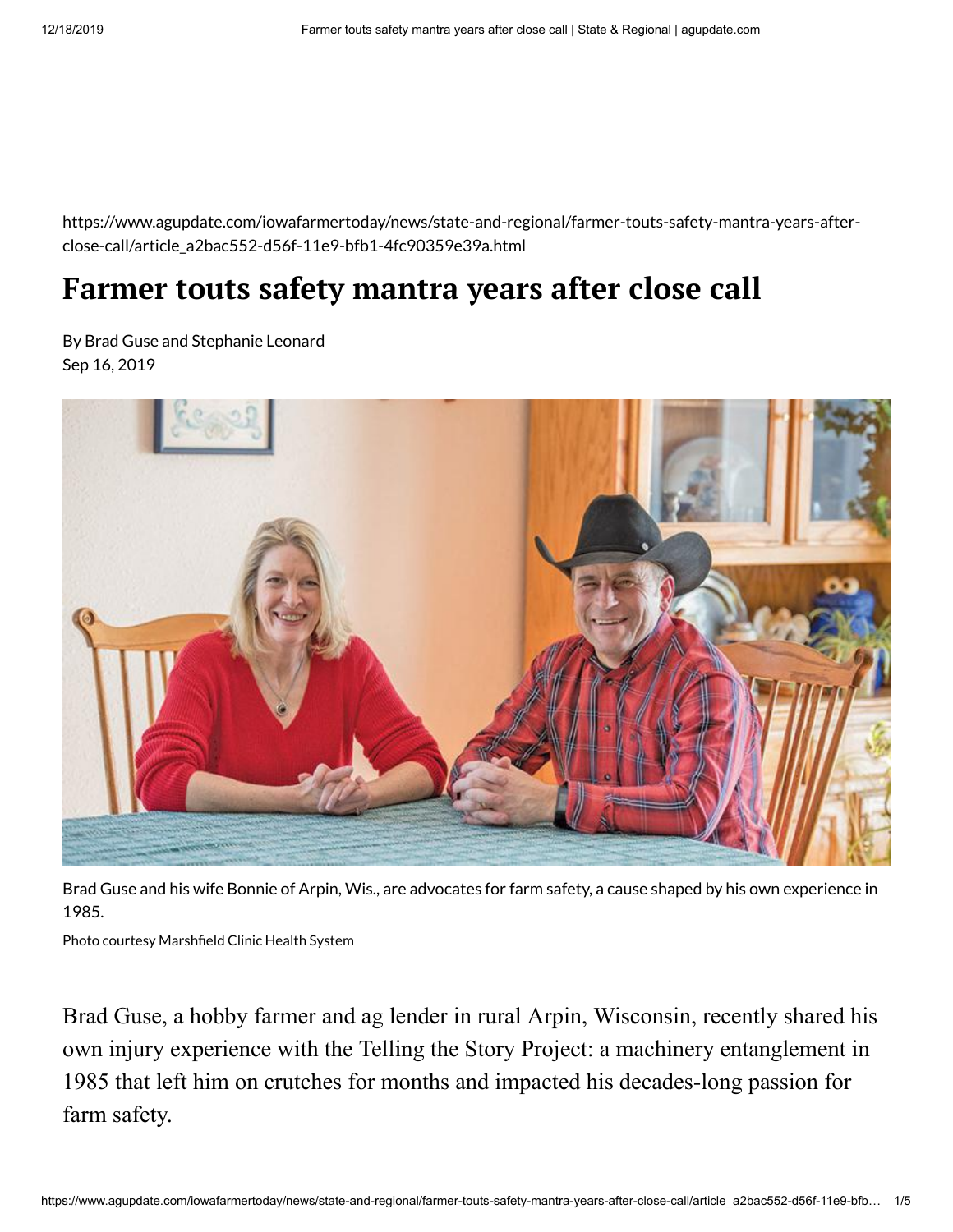Here is his story:



It seems many of us start a farm accident story — or any accident story, for that matter — with the statement "it all happened so fast."

But that was exactly the thought that hit me as I lay on the grass, away from the tractor, numb from the hip down in my right leg, feeling my way down to my toes, not looking, hoping that it all was still there.

Like many farm accidents, it all seems to start when we are in a hurry. My story is no different.

In the spring of the year when first-crop hay is being made, time is of the essence. In my case, I was working in Pierce County, Wisconsin, for a farmer who had land about two miles from the main farm. Running chopper boxes that distance meant you were always behind, and the chopper was always waiting for you.

With the hay drying fast, and to keep the silo blower running smooth while filling the upright silo, we had a water hose we turned on at the blower to mix with the feed. For this particular load, I pulled up to the blower, crawled from the tractor to the blower tractor and ramped up the rpms, then went back to my wagon tractor and started the PTO to unload the wagon.

As I worked the beaters to get the haylage flowing at the right pace, I realized I had forgotten to turn the water on. So once the unloading was running smooth, I walked around my tractor to turn the water on.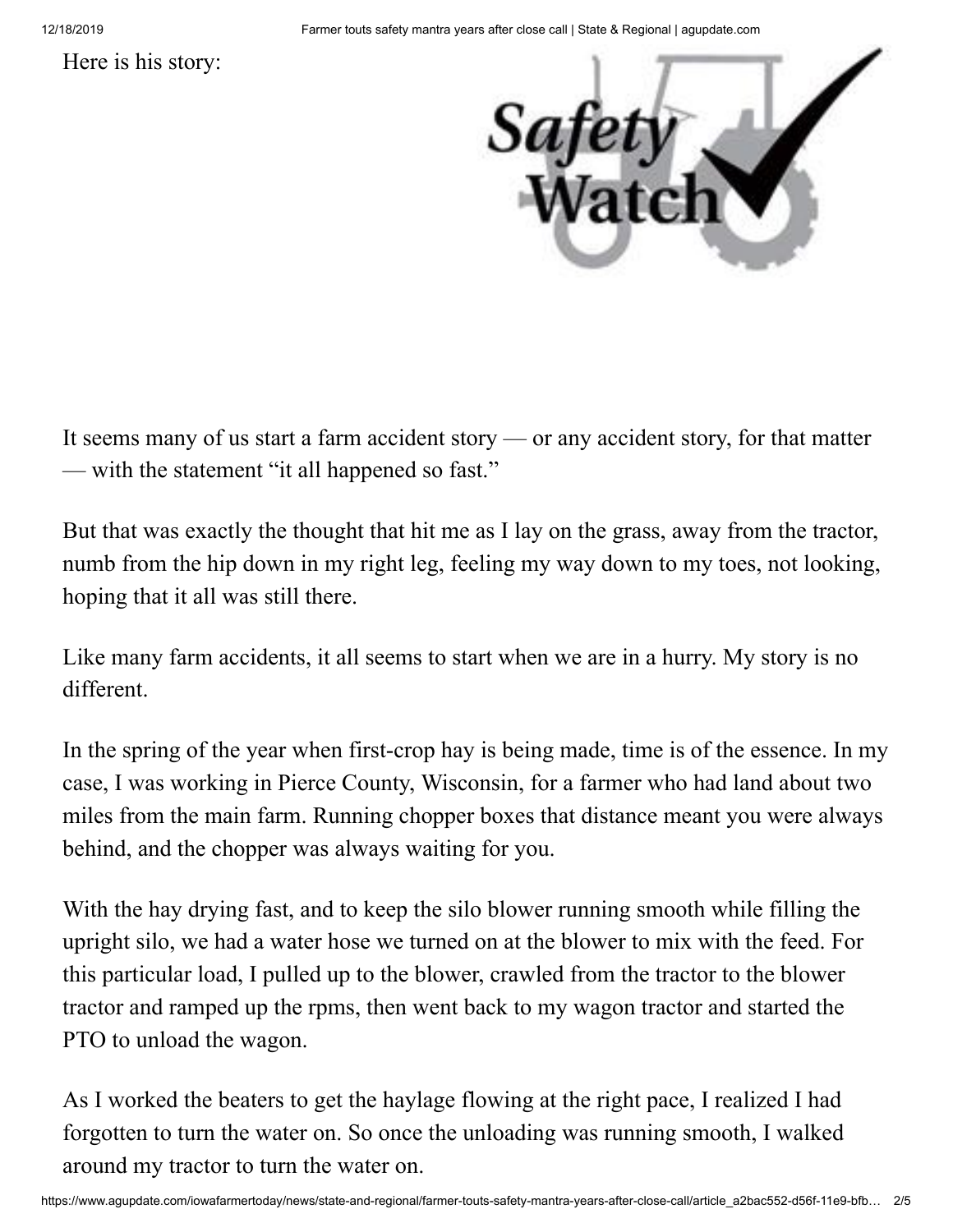Of course the hydrant was on the other side of the blower, so I reached for it, putting my foot on the edge of the blower to balance myself.

## BAM.

I was on my back on the ground with my leg in the blower. It happened so fast. My foot slipped, and in I went. There I was, laying on my back, feeling the whirl-a-feed pan hitting the back of my foot — trying to jam it into the main blower — and feeling the main blower on the end of my foot.

I felt it catch the sole of my work boot and rip it off, sending it up the 80-foot silo. I thought to myself there is no way I can reach the emergency shut off, so I decided I had to grab my leg and pull it out, which I did.

Every time I have been really hurt badly, the initial feeling is numbness. I felt that from the hip down as I got up and reached to shut off the PTOs on the tractor and crawled out onto the lawn to figure out how badly I was hurt. I could not bring myself to look down, because I was afraid of what I would see.

I'd heard stories in the military about landmine victims still feeling like they had limbs, even though they were gone, so I resolved to feel my way down my leg, to determine how badly I was hurt.

I was so relieved to feel my whole leg and all my toes, but knew I was hurt.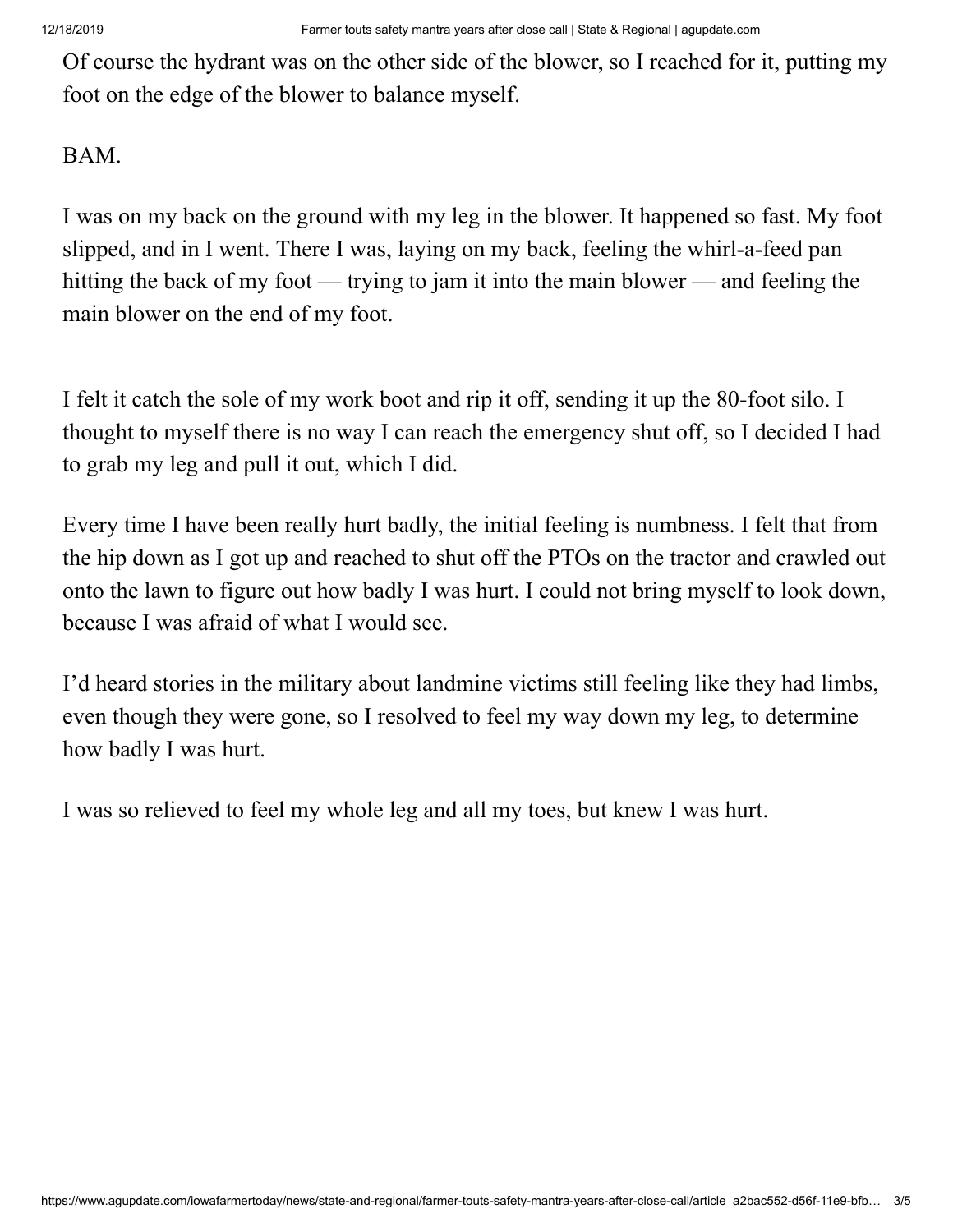That's when the farm owner drove in and saw me lying there.

Immediately, we rushed to the hospital to determine the extent of the damage. Fortunately, I had only a small crack in my shin bone, but from the knee down, my leg looked like a nylon full of goose eggs. The tendons were all stretched and it took me several months to heal.

To this day, every time I hear a silo blower kick in, my right leg tingles with the memory.

One of the folks I have met while working with the National Farm Medicine Center in Marshfield, Wisconsin, told me a phrase that sticks with me: "two minutes for safety." Had I taken just a couple more seconds and walked around the blower instead of reaching across, I would not have been a part of that farm accident.

Being in a hurry is no excuse for an unsafe act. In fact, we all need to take just those two little minutes before every activity to think about safety. It may prevent a serious injury, or may even save a life.

*Brad Guse is a hobby farmer and senior vice president of agribusiness banking at BMO Harris Bank N.A. in Marshfield, Wis.*

*Stephanie Leonard is an occupational safety manager at the University of Iowa and a Telling the Story Project collaborator. Reach her at [stephanie-leonard@uiowa.edu.](mailto:stephanie-leonard@uiowa.edu)*